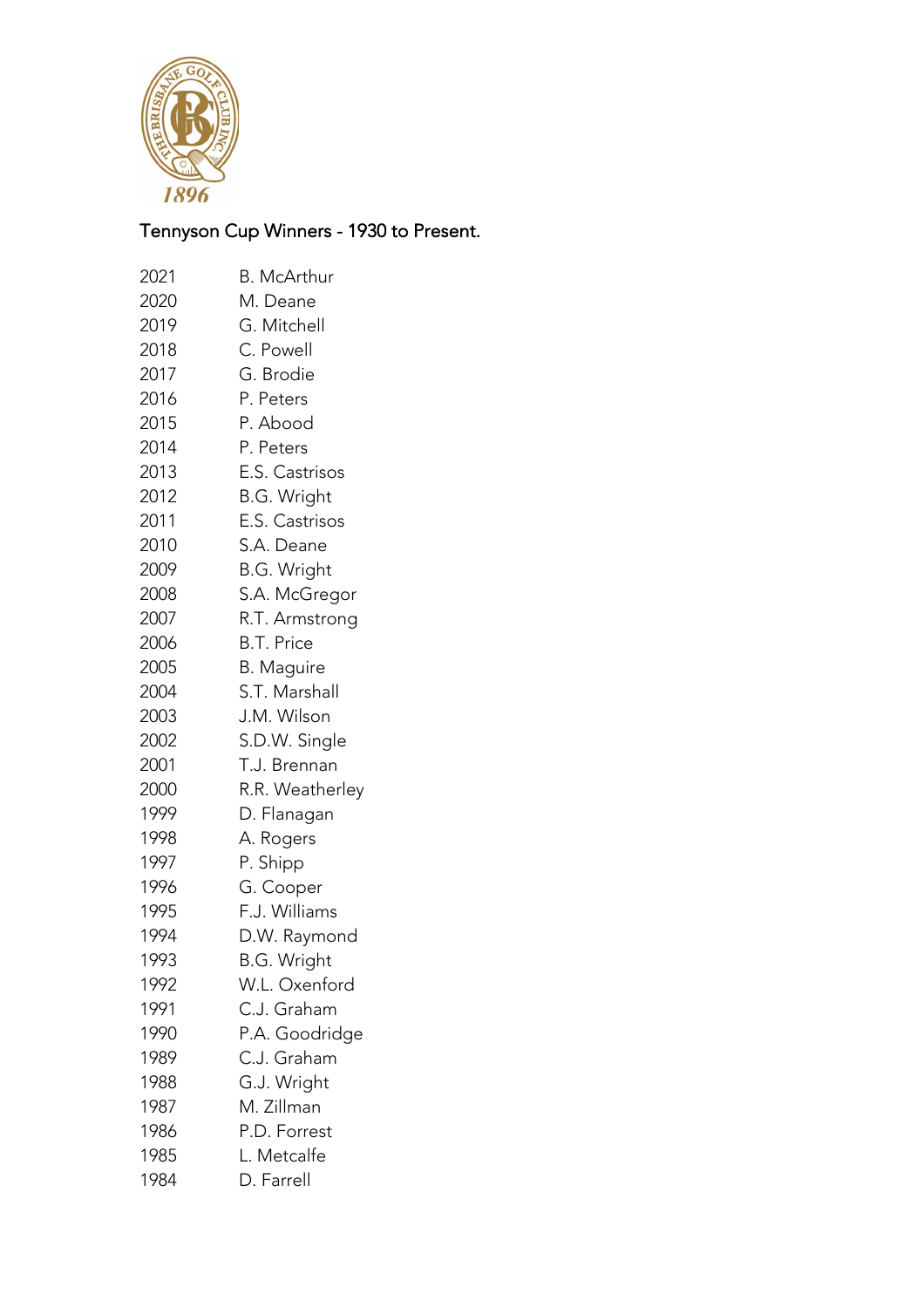| 1983      | L. Smart        |
|-----------|-----------------|
| 1982      | G. Cooper       |
| 1981      | B.A. Auer       |
| 1980      | J. O'Rourke     |
| 1979      | R. Johnson      |
| 1978      | I.B. McKim      |
| 1977      | J. Greenlees    |
| 1976      | L.P. Auer       |
| 1975      | D. Deane        |
| 1974      | G.C. Brown      |
| 1973      | G.E. Maddern    |
| 1972      | N. Schutze      |
| 1971      | T.J. Lynch      |
| 1970      | E.R. Smith      |
| 1969      | C.I. Barclay    |
| 1968      | P.J. Cary       |
| 1967      | I. Dalgleish    |
| 1966      | J.R. Boyce      |
| 1965      | B.R. Lee        |
| 1964      | D.F. Fitzgerald |
| 1963      | K.G. Cockburn   |
| 1962      | C.R. Roebuck    |
| 1961      | C. Robertson    |
| 1960      | J.S. Dixon      |
| 1959      | J.C. Griffith   |
| 1958      | W. Wishart      |
| 1957      | H. Unwin        |
| 1956      | M. Archdall     |
| 1955      | S.T. Burton     |
| 1954      | A. Skirving     |
| 1953      | S.J. Campbell   |
| 1952      | G.C. Townson    |
| 1951      | K.A. Virtue     |
| 1950      | K.T. Hauritz    |
| 1949      | I.G. Mackenzie  |
| 1948      | A.G. Nicholson  |
| 1947      | E.J.D. Stanley  |
| 1946      | A.C. Burton     |
| 1941-1945 | No Competition  |
| 1940      | T.W. Brook      |
| 1939      | D.K. Paine      |
| 1938      | R.G. Scott      |
| 1937      | H.W. Broad      |
| 1936      | K.S. Reid       |